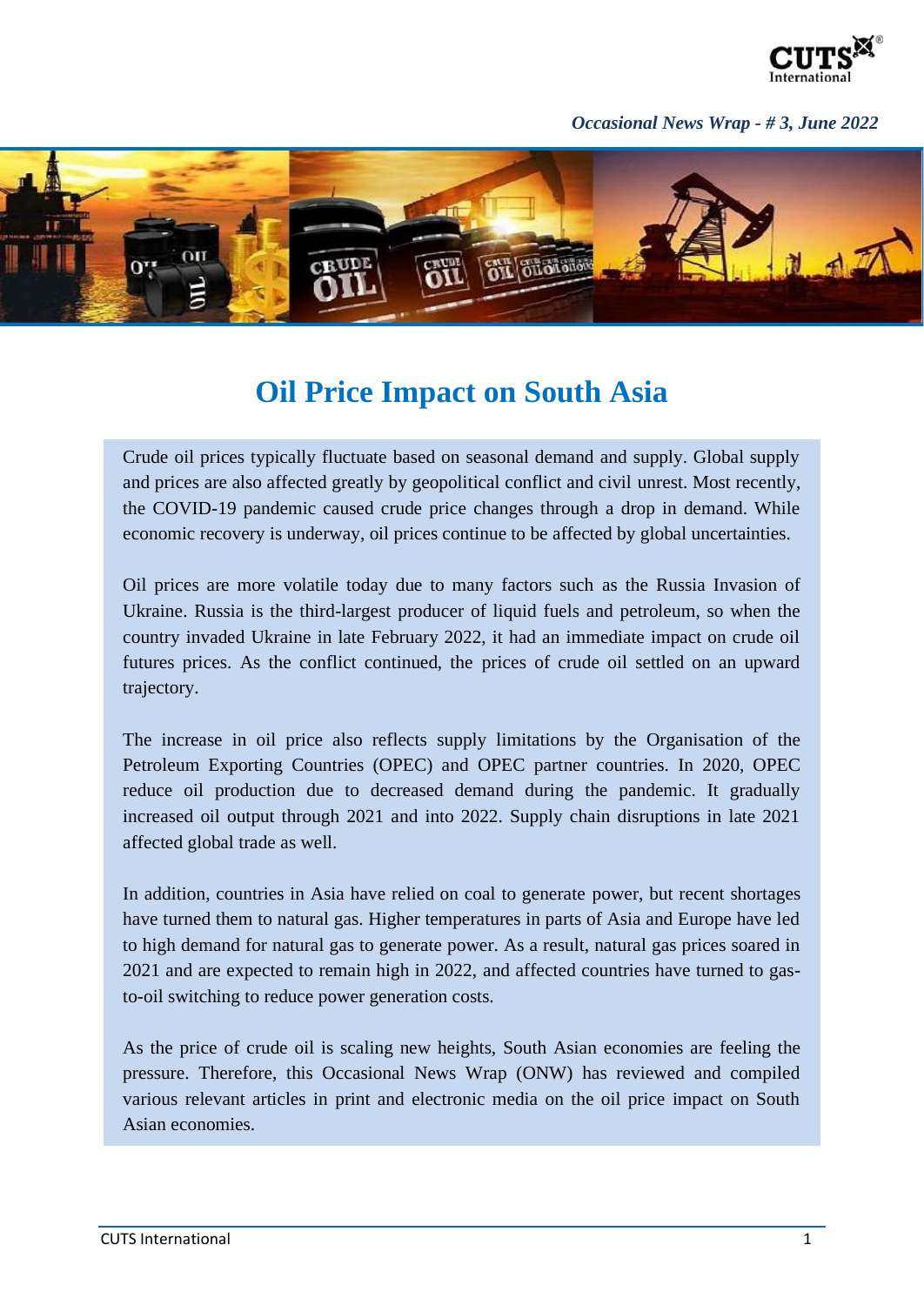| 1. | Nepal Oil jacks up fuel prices<br>to record level<br><b>The Kathmandu Post</b><br>June 20, 2022                                                   | Nepal Oil Corporation has increased the prices of<br>petrol by a steep Rs 21 per litre and diesel and<br>kerosene by Rs 27 per litre, as it has been facing an<br>extreme financial crisis. This is the highest<br>increment ever made by the oil monopoly. The oil<br>monopoly said that it hiked the prices of petroleum<br>products in line with the international market.                           |
|----|---------------------------------------------------------------------------------------------------------------------------------------------------|---------------------------------------------------------------------------------------------------------------------------------------------------------------------------------------------------------------------------------------------------------------------------------------------------------------------------------------------------------------------------------------------------------|
| 2. | Pakistan's weekly inflation<br>rate increases by 3.38% after<br>fuel price hike<br>By ANI                                                         | Due to the increase in the petroleum prices, the<br>inflation rate measured by the Sensitive Price Index<br>(SPI) in Pakistan increased by 3.38 per cent in<br>comparison to the previous week. The data was<br>released by the Pakistan Bureau of Statistics (PBS).                                                                                                                                    |
|    | <b>Business Standard</b><br>June 19, 2022                                                                                                         |                                                                                                                                                                                                                                                                                                                                                                                                         |
| 3. | Sri Lanka's economic activity<br>grinds to a halt as fuel supplies<br>run dry<br>By Anusha Ondaatjie<br><b>Business Standard</b><br>June 17, 2022 | Sri Lanka's economic activity is coming to a near<br>standstill as the island nation, facing its worst<br>financial crisis, runs out of fuel for transport and<br>there are little signs of fresh supplies coming in. The<br>government declared Friday a holiday for public<br>offices and schools to curtail vehicular movement,<br>leaving many roads in and around the capital<br>Colombo deserted. |
| 4. | Oil Down, Weighs Down By<br><b>Demand Concerns</b><br>By Zhang Mengying<br><b>Investing.com</b><br>June 16, 2022                                  | Oil was down in Asia, weighed down by demand<br>concerns following global interest rate hikes. The<br>global central banks are adopting tight monetary<br>policies. The tightening policies from central banks<br>added to investors' concerns of an economic<br>downturn.                                                                                                                              |
| 5. | Global oil, LNG price hike<br>impact Bangladesh: Momen<br><b>UNB News</b><br>June 12, 2022                                                        | Purchase of oil and LPG at increased price is putting<br>negative impact on <u>foreign exchange reserve</u> of the<br>country. The amount of government subsidy is being<br>increased so that people are not affected due to<br>increase of price of fuel and LPG which is putting<br>pressure on the overall budget.                                                                                   |
| 6. | Asian stocks, Wall Street<br>futures sapped by inflation<br>worries amid higher oil price:<br>Markets Wrap                                        | Stocks slipped in Asia and bonds were again on the<br>back foot, weighed down by the impact of high<br>inflation. MSCI Inc.'s Asia-Pacific equity index<br>declined as bourses in Japan, China and Hong Kong                                                                                                                                                                                            |